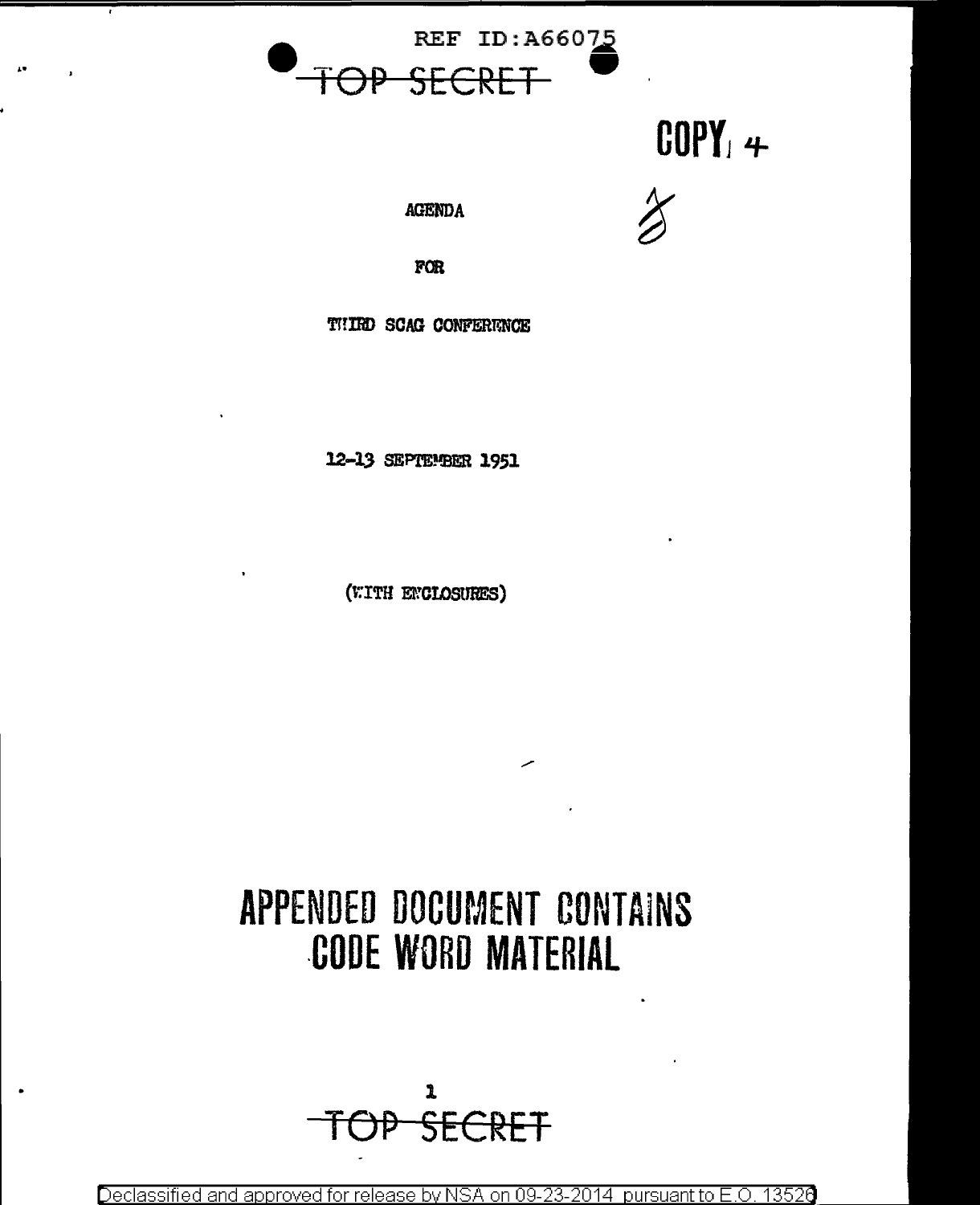

12 September 1951

PLACE: Army Security Agency Conference Room. Headquarters Building. Arlington Hall Station, Room 119.

10:00 A.M. to 10:15 A.M.

SCAG members to be presented to Major General Ralph J. Canine. Director, Armed Forces Security Agency and to Dr. Walter G. Whitman, Chairman, Rescarch and Development Board.

\* \* \*

# 10:15 A.M. to 12:00 Noon

- 1. Approval of draft minutes of meeting of 13 July 1951 (Encl. 1).
- 2. Discussion of draft statement of mission of SCAG (Encl. 2).
- 3. Presentation and discussion of draft statement of task priorities (Encl. 3).
- 4. Discussion of additional membership.

\* \* \* \* \* \* \* \* \* \* \* Ianch in Executive Dining Room, Arlington Hall Station Cafeteria.

\* \* \* \* \* \* \* \* \* \*

# 1:30 P.M.

Individual conferences with representatives of AFSA on tasks.

### 13 September 1951

### 9:00 A.I'. to 12:00 Foon

Individual conferences.

2:00 P.I. - Meeting of SCAG. Room 119. Hg. Building. Arlington Hall Station

- 1. Resume of individual conferences.
- 2. Discussion of program for period until next meeting.
- 3. Establishment of date for next meeting and preliminary consideration of agenda.

<del>SFCRET</del>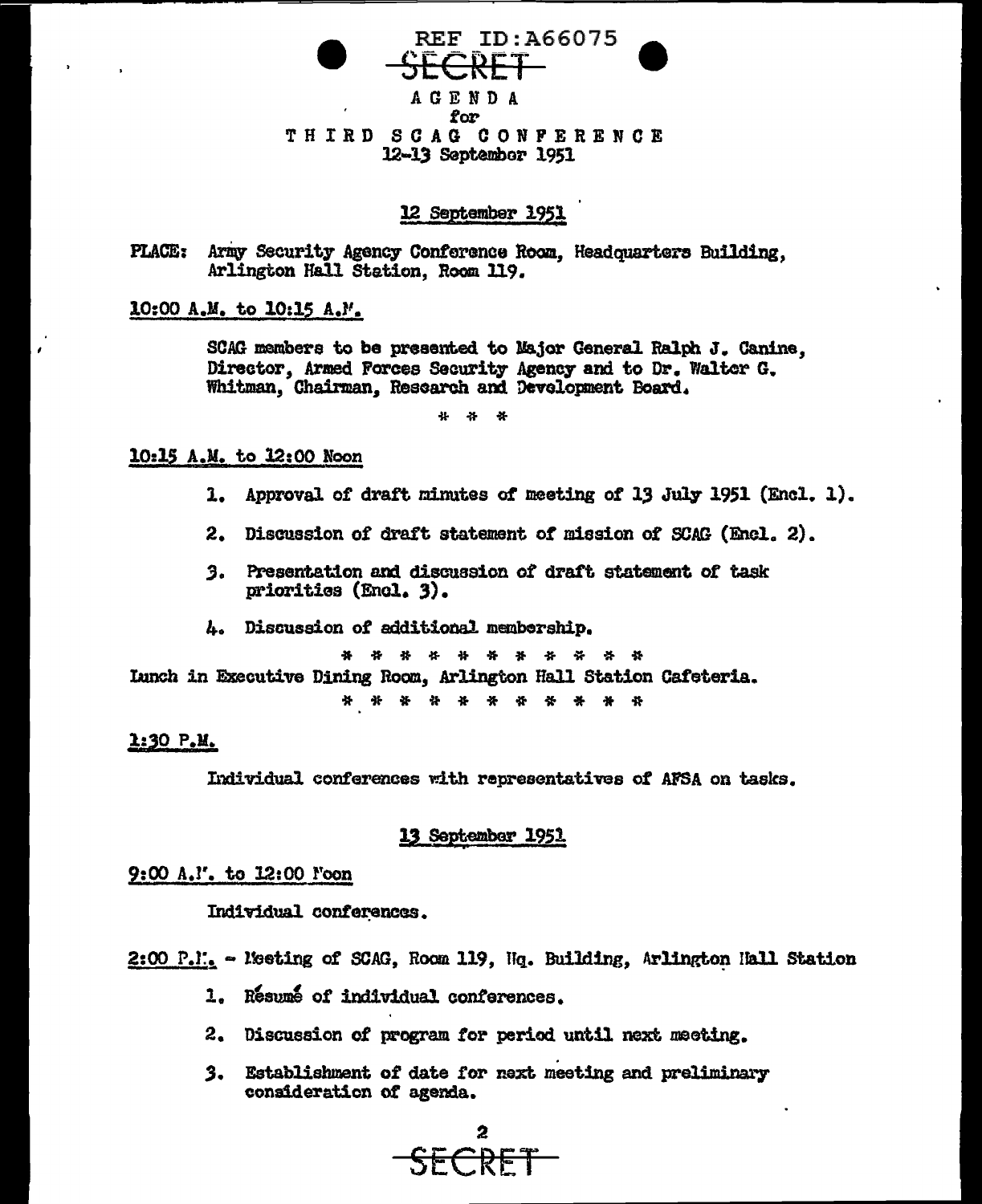

# DRAFT

Minutes of a Meeting of the Special Cryptologic Advisory Group

The members of SCAG spent two days, July 10 and 11, going 1. into the details of the main problem. Subsequent thereto the following members of SCAG met on July 12 to discuss organizational natters:

> Dr. Steart Cairns, University of Illinois. Mr. Joseph E. Desch. National Cash Register Company. Dr. H. T. Engstrom, Engineering Research Associates. Inc. Mr. John H. Howard. Burroughs Adding Machine Company. Mr. John C. McPherson, International Business Machines Corp. Dr. Claude Shannon. Bell Telephone Laboratories. Mr. Edwin A. Speakman, Research and Development Board. Dr. Charles B. Tompkins. George Washington University.

The following members of AFSA were also present at various times:

Capt. J. S. Harper. Dr. H. H. Campaigne. Mr. W. F. Friedman. 'r. O. R. Kirby. I'r. F. B. Rowlett.

2. A lengthy discussion took place concerning the desirability of formalizing the activities of SCAG. During this discussion, consensus of opinion indicated that the greatest contribution of SCAG mambers to the problems of AFSA would probably be of an individual nature. Any formalized organization of SCAG should in no way inhibit personal consultation with members of AFSA or personal initiative in attacking technical problems. However, it was agreed that some formal organization, including a secretariat to provide minutes of discussions, would be desirable. The possibility of splitting SCAG into two groups --- one to concentrate on mathematical problems and the other on the engineering problems - was considered. It was pointed out that many of the problems involved close collaboration between the analysts and the engineers and therefore it would be desirable for SCAG to meet as a whole, although this in no wise precluded having mathematical and engineering subgroups. Further discussion of the formation of subcommittees was postponed until the next meeting.

The question of additional membership in SCAG was discussed. 3. Certain problems gave indication of the desirability of asking a vacuum tube specialist to join the group. This matter was also deferred until the next meeting. The possibility of including a

ENCL. 1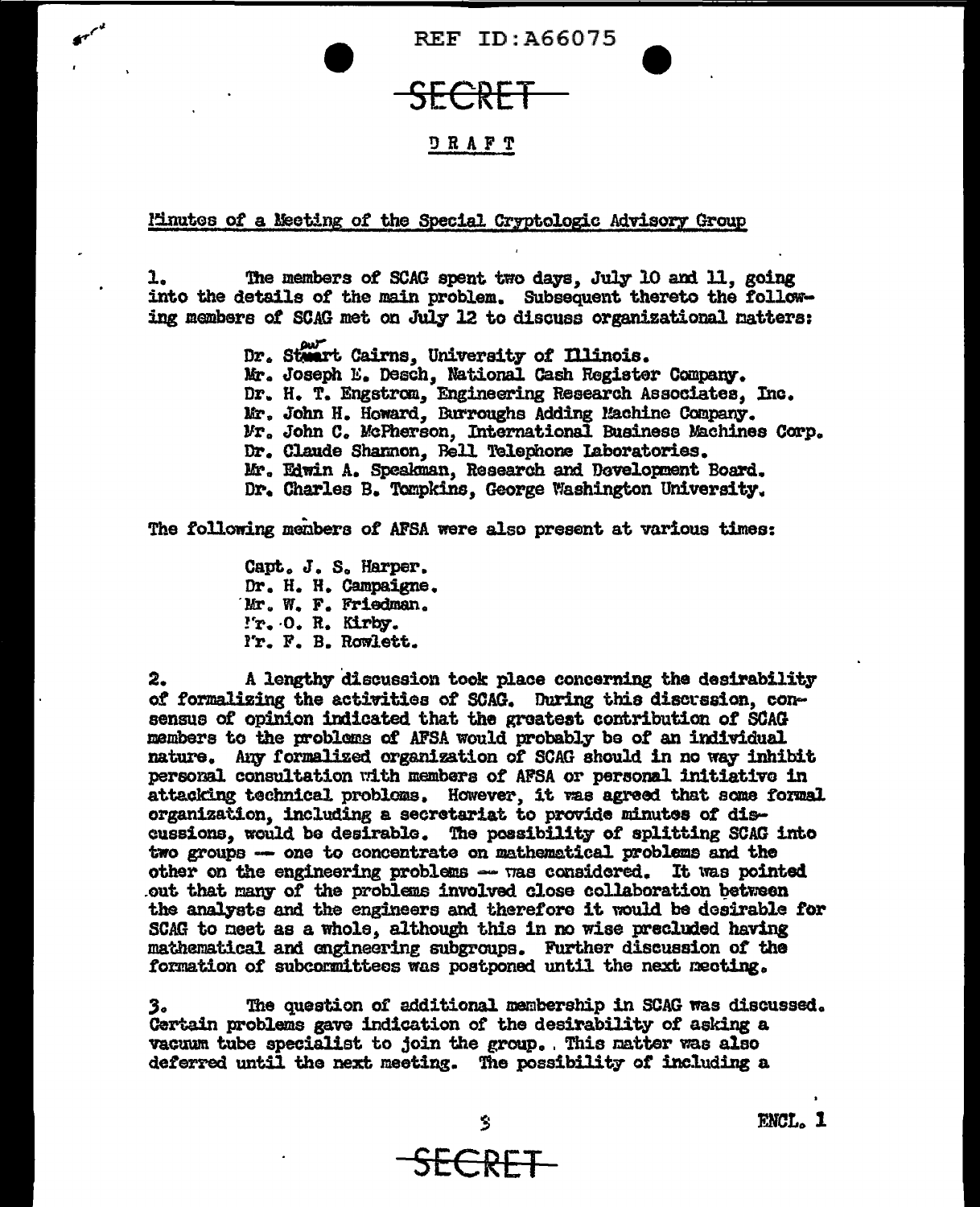REF ID:A66075

SECRET

symbolic logician was discussed and it was agreed that this field was ably represented by Dr. Claude Shannon. All matters concerning additional. membership were deferred until the next meeting of SOAG.

 $h$ . 11. Matters of security were discussed and it was agreed to refer to the subject matter of the preceding day's meeting as tho main problem. Subsequent to the discussions in Paragraph 1, it was agreed that SCAG should elect a chairman. Ir. Friedman inquired as to the possibility of  $l$ r. Speakman acting in this capacity. Ir. Speakman stated that his position with the Research & Development Board precluded his accepting the chairmanship. Upon nomination by Dr. Cairns, Dr. H. T. Engstrom was elected Chairman of SCAG.

5. J. J. Friedman stated that AFSA would probably set up some counterpart of SCAG vithin its own organization in order to simplify liaison between SCAG and AFSA.

6. The time of the next meeting was discussed and it was agreed that the next meeting would take place on September 12. Prior to this meeting, the Chairman was charged with the responsibility of preparing the following papers for discussion:

- (a} A statement of the mission *ot* SCAG.
- (b) A statement or the priorities of the various problems presented to SCAG.
- (c) An agenda for the neeting of September 12.

H. T. Engstrom. Chairman, SOAG



SECRET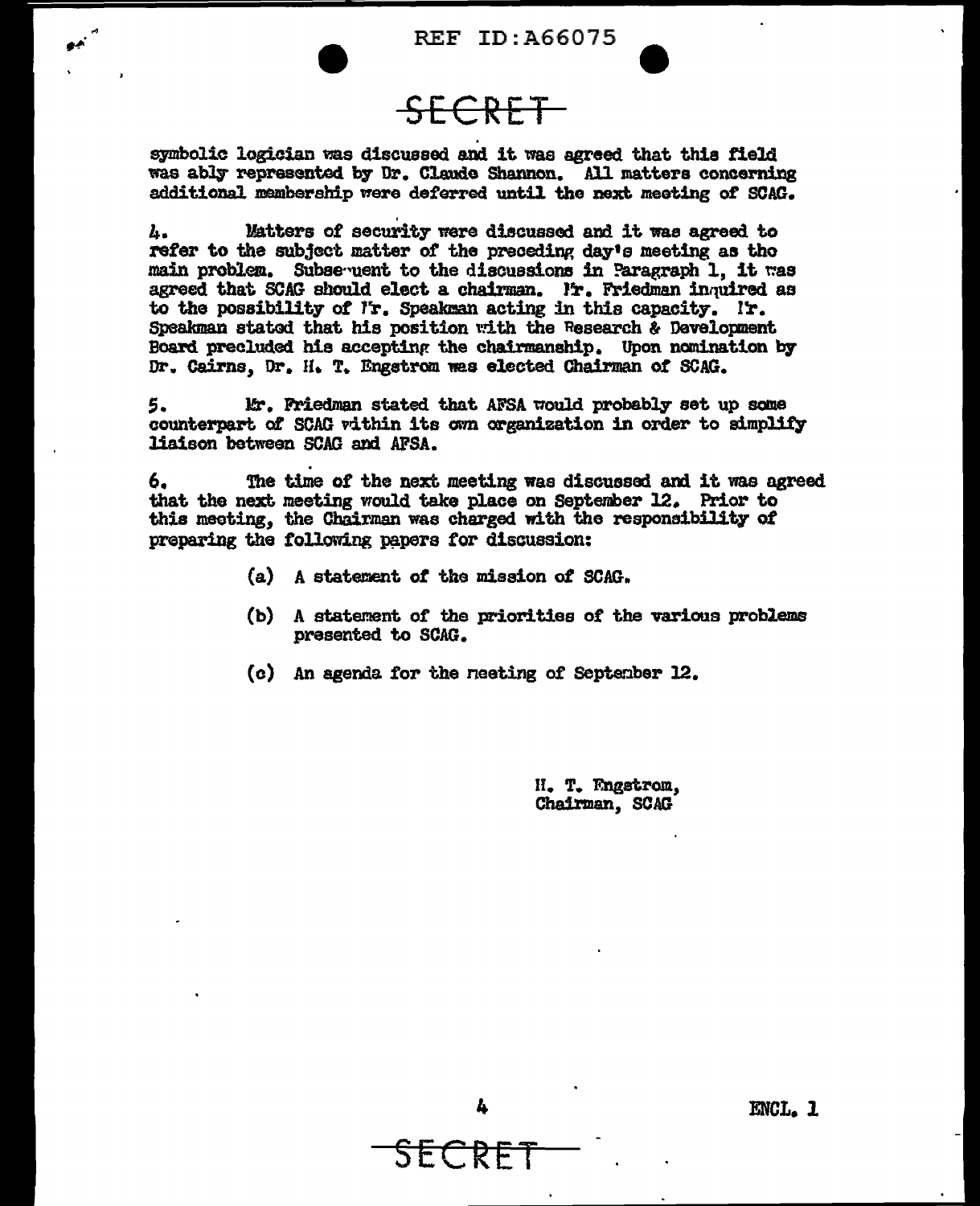

12 September 1951

Mission of the Special Cryptologic Advisory Group (SCAG)

- 1. The Special Cryptologic Advisory Group (SCAG) was set up by the Research and Development Board at the suggestion of the Armed Forces Security Agency. Its fundamental objective is to provide advice and assistance to the Armed Forces Security Agency in meeting special problems in the general field of communications intelligence. In view of its statutory responsibilities in the whole field of intelligence, the Central Intelligence Agency has expressed a doep interest in SCAG.
- The members of SCAG are as follows:  $2.$

Dr. Stärt Cairns, University of Illinois. - Mr. Joseph E. Desch. National Cash Register Company. VDr. H. T. Engstrom, Engineering Research Associates. Inc. Mr. John H. Howard, Burroughs Adding Machine Company. Mr. J. C. McPherson, International Business Machines Corp.  $\nu$ Dr. R. K. Potter, Bell Telephone Laboratories.  $\triangledown$ Dr. H. P. Robertson. Central Intelligence Agency. - Dr. Claude Shannon, Bell Telephone Laboratories. √ Mr. E. A. Speakman, Research and Development Board. . Dr. C. B. Tompkins, George Washington University. Dr. John von Neumann, Institute for Advanced Studi Princeton, Universality  $N$ .,  $\bigcirc$ Mr. William Webster, Former Chairman, Research and Development Board.

- 3. Members of SCAG will be appointed jointly by the Chairman of the Research and Development Board and the Director of AFSA. It is understood that the present SCAG members will consider needs for additional membership and make recommendations to the above agencies.
- It is recognized that the problems facing AFSA in the field of 4. communications intelligence are of great complexity and of utmost importance. The Special Cryptologic Advisory Group was formed for the following purposes:

SECRET

- 8. To provide advice and assistance to AFSA in meeting special problems.
- b. To maintain familiarity with these special problems and make recommendations to AFSA in connection with their solution.

C. To supply information in outside fields et

Wewgar<br>Kullbask<br>Levruoon Paven °cuw Holland to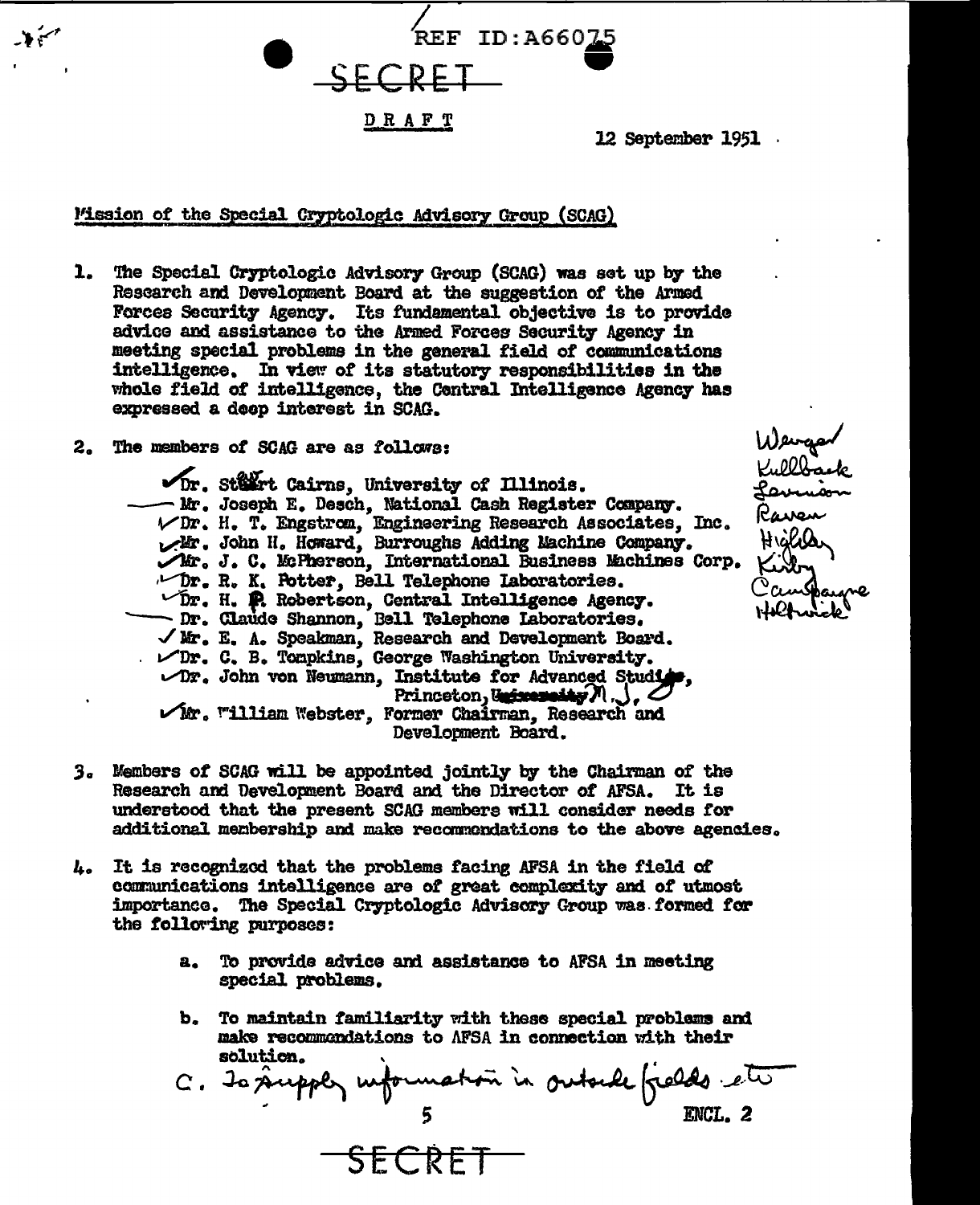

5. The present membership of SCAG gives representation of the various technical fields involved in the solution of these problems, such as mathematics, statistics, electronics and computing machinery.<br>SCAG membership also includes individuals who are familiar with the latest industrial progress in fields which may be applicable to these problems.

WALTER G. WHITPAN Chairman, Research and Development Board

 $\mathbf{r} \in \mathbb{R}^d$ 

RALPH J. CANTIE Major General, US Army Director, Armed Forces Security Agency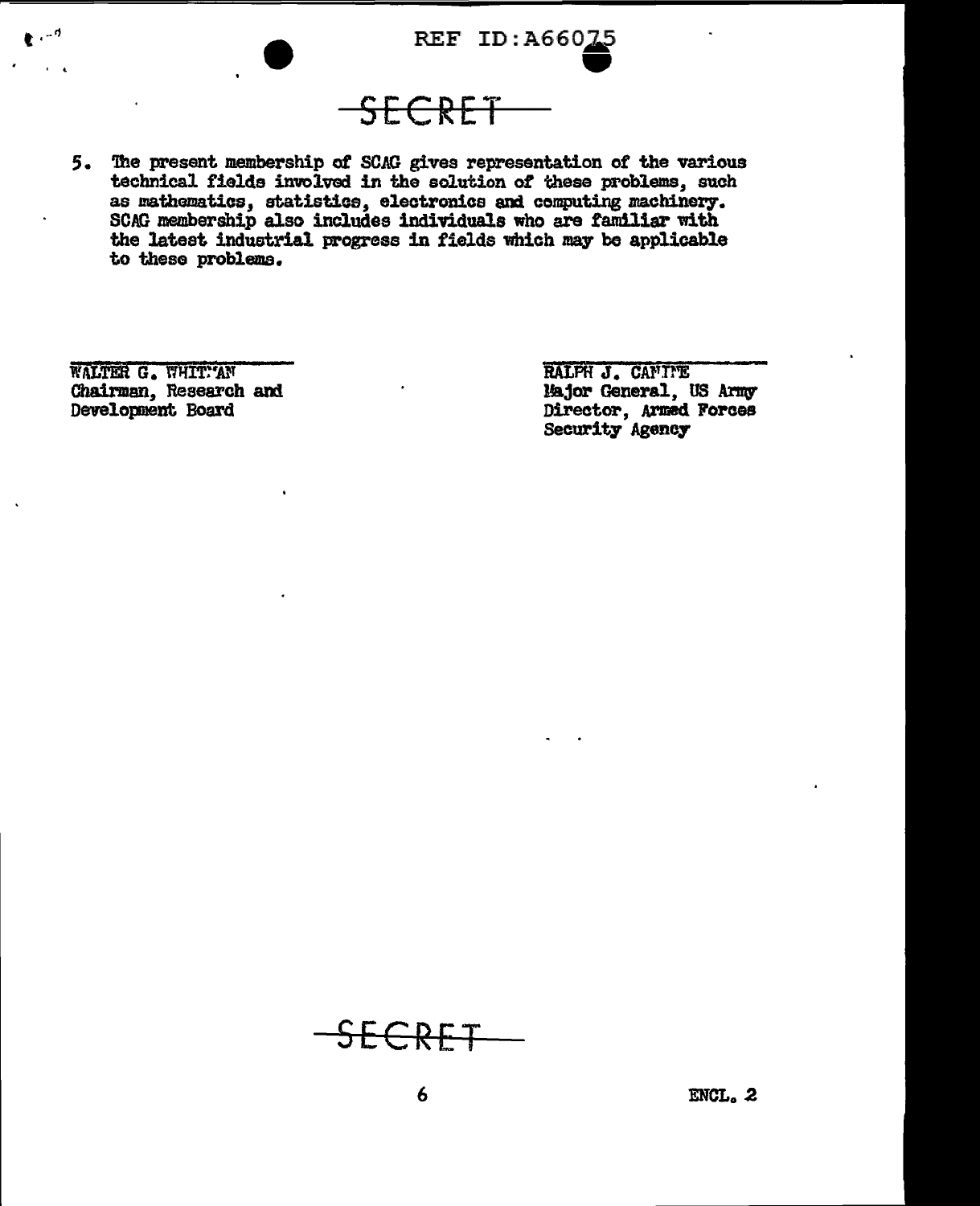**REF ID:A66075** 

<del>OP SECRET</del>

Minutes of SCAG Conference, 12-13 September 1951

1. a. The third SCAG conference took place at Arlington Hall Station on 12-13 September 1951. The following SCAG members were present:

> Dr. H. T. Engstrom, Chairman Dr. H. P. Robertson Prof. S. S. Cairns Prof. J. von Neumann ' Mr. J. C. McPherson Mr. J. H. Howard Mr. Wm. Webster Dr. R. K. Potter Dr. C. B. Tompkins Mr. E. A. Speakman

b. Absent SCAG members were:

Ir. Joseph Desch

Dr. C. E. Shannon

c. The following members of AFSA were also present at various times:

> Capt. J. S. Harper<br>Capt. J. S. Holtwick<br>Mr. A. S. Levenson<br>Dr. S. Kullback Maj. Gen. R. J. Canine Rear Adm. J. N. Wenger Mr. W. F. Friedman Mr. O. R. Kirby Dr. A. E. Highley Dr. H. H. Campaigne Mr. F. A. Raven Capt. J. Dennis

d. SCAG members were presented to the new Director, Armed Forces Security Agency, Major General Ralph J. Canine, USA, and to Dr. Walter G. l"hitman, the new Chairman, Research and Development Board, who attended the morning session.

2. The morning session on 12 September from 10:00 a.m. to 12:00 noon was devoted to the discussion of the following matters presented by the Chairman:

a. Approval of draft minutes of meeting of 13 July 1951.

The draft of the ninutes was discussed and approved, with minor corrections. At the suggestion of Mr. Friedman, it was agreed that. for purposes of "cover" outside AFSA and RDB, the designation SCAG would be understood in the future to represent the abbreviation for "Special Communications Advisory Group". "Ith respect to Item 5 of the Minutes, Mr. Friedman reported that he would be the representative of AFSA for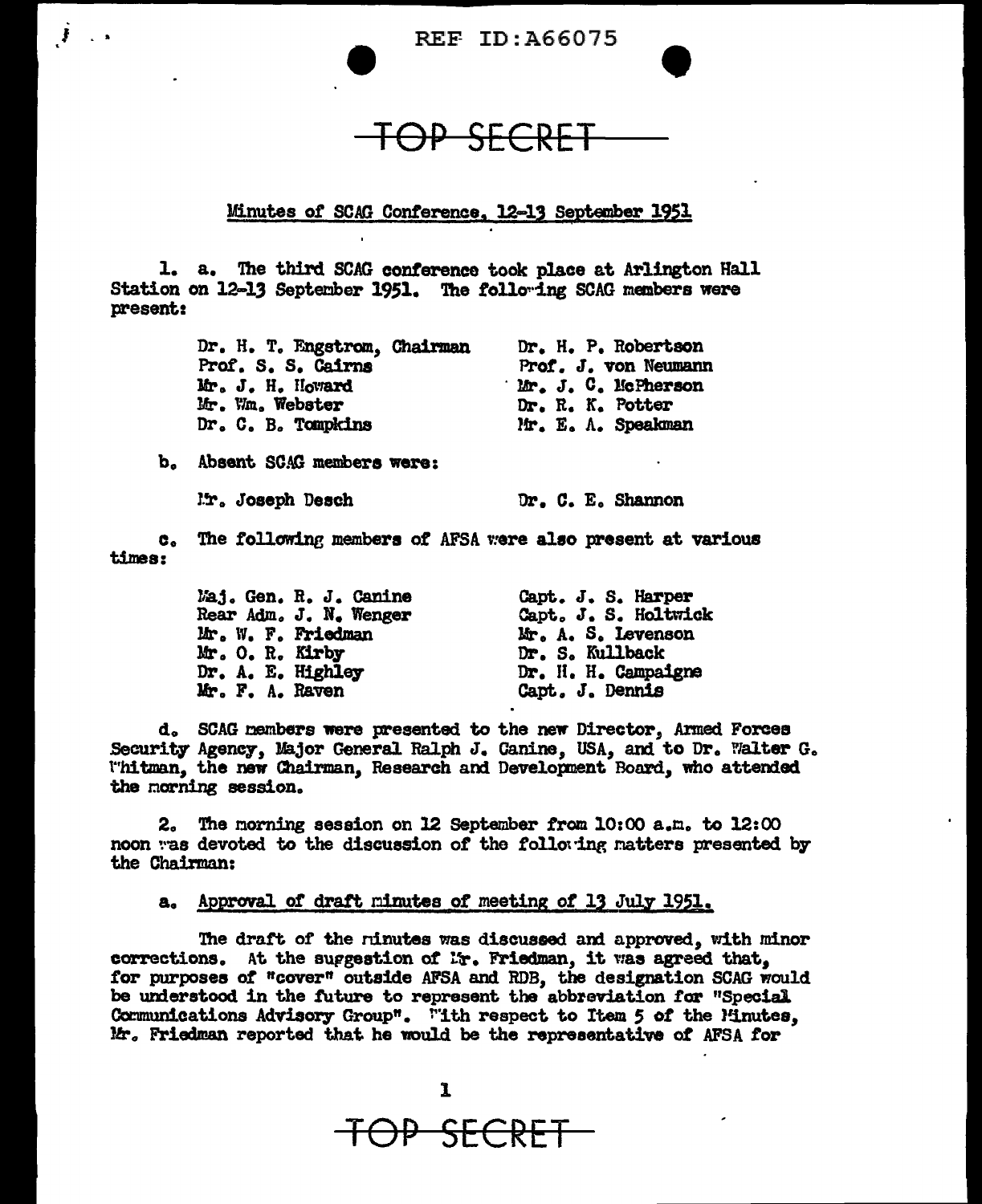REF ID:A66075

# e TOP. SECRET

SCAG matters but that no further action had been taken in setting up a counterpart of SCAG within AFSA. Although it had been suggested previously that a secretariat for SCAG be established. Mr. Friedman pointed out the inadvisability of taking such action at this time. Dr. Campaigne was designated to prepare notes of the discussions to assist in the preparation of *cinutes*.

b. Discussion of draft. statement *ot* mission *ot* SCAG. (See Enclosure 1.

 $lr.$  McPherson suggested an addition to Paragraph  $\mu$  of the statement of mission to read: "Lc. To furnish information on advances in outside fields of interest to the special problems of AFSA". It was pointed out that many SCAG members have access to knowledge of technical advances which might prove of importance in the solution of AFSA problems. After discussion. In. McPherson's surgested addition was adopted. Some SCAG members, particularly Ir. John Howard, were of the opinion that the statement of mission should be expamed or supplemented by a more detailed statement of the mechanics by which SC<sub>1G</sub> members may beat carry out the mission. After full discussion. Dr. Engstrom and Mr.. John Howard were requested to dratt a schedule *tor*  supplementing the statement of mission. A paper by Professor S. S. Cairns, entitled "Comments on SCAG", dated July 23, 1951, was read in connection with the discussion and made a part of the record. (See Enclosure 2.)

•

# Co Presentation an1 discuaeion *ot* dratt statement *ot* task priorities. (See Enclosure 2.)

The draft statement *ot* task priorities was presented and led to extensive discussion. Although it was generally agreed that the priorities vere correctly set, it was also the consensus of opinion that the problems as stated were closely inter-related and that there would therefore be difficulty in separating these problems with any degree of completeness. The Chairman pointed out that one of the primary purposes of presenting this statement of priorities was to permit individual SCAG members to devote their time during the two-day session to those particular problems in which they were individually interested or most competent. After general discussion, however, it appeared that the SCAG members preferred to consider the problems as a whole rather than to separate and consider them individually. It was therefore decided to spend the afternoon of 12 September on Paragraph  $1$ and the morning of 13 September on Paragraph 2. The formal session of SCAG adjourned until 2:00 p.m., 13 September.

TOP SECRET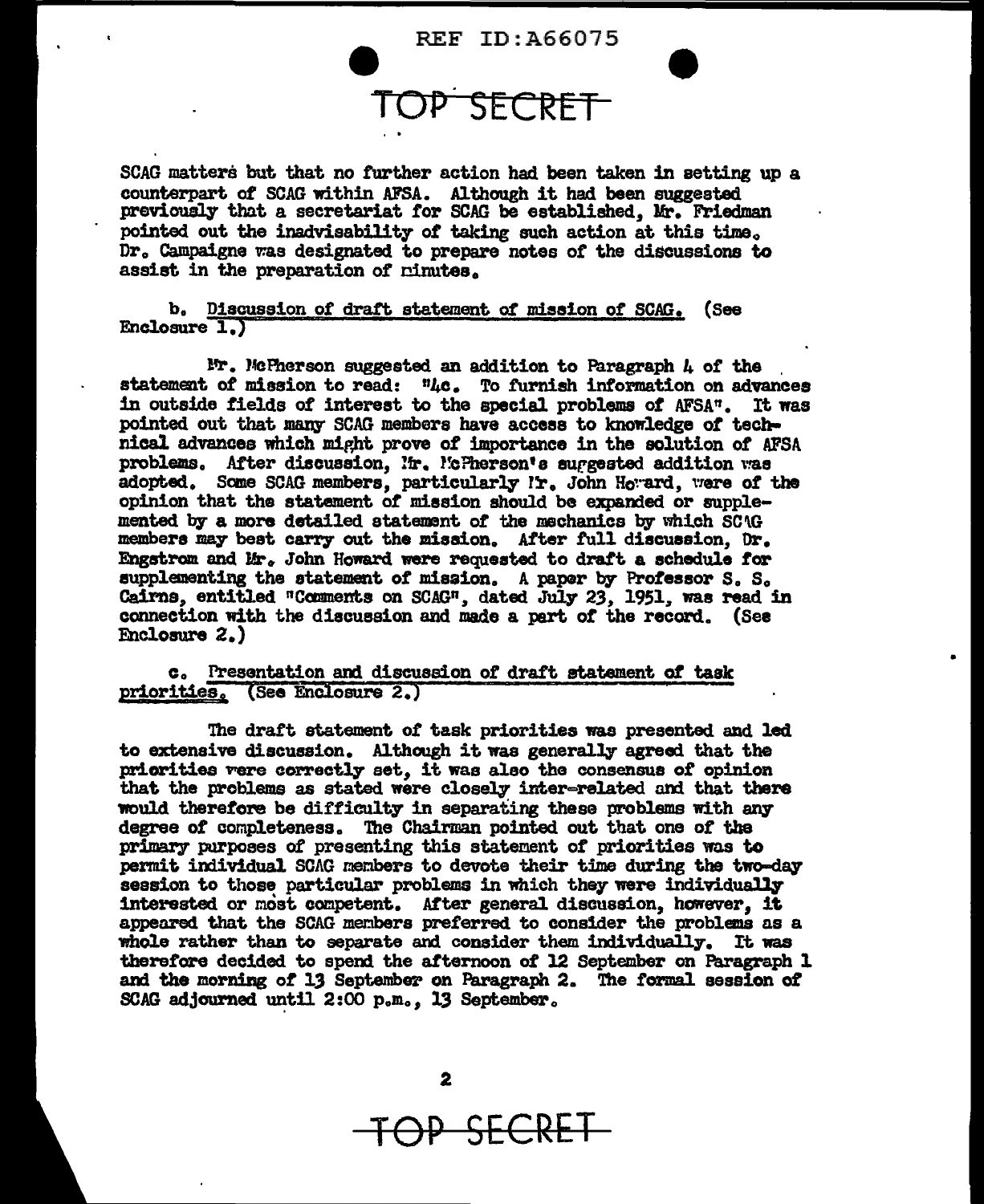

# d. Discussion of problems of interception.

It has been indicated that AFSA has many critical problems in the field of interception. In fact, certain opinion has it that solution of questions on quality and quantity in traffic would relieve tremendously the technical burden in the analytical areas. Although there was some question of the cognizance of SCAG in this field, the problem was fully discussed. The major difficulty appears centered in the personnel problem, with both the lack of trained personnel and the rotation policy of the military mentioned as critical items. Dr. Potter, in particular, pointed out the technical possibilities in connection with late developments in such fields as search receivers and antenna design. There was an expressed feeling that the interception problems of AFSA are of such a special nature that developments for straight communicationspurposes were insufficient to meet AFSA's needs. It was agreed to discuss the subject further at the subsequent meeting on 13 September.

## Afternoon Session

3. After discussion of the individual technical problems described in the statement of task priorities, SCAG reconvened at 1330, 13 September. The following members were present;

| Dr. H. T. Fngstrom, Chairman | Dr. H. P. Robertson  |
|------------------------------|----------------------|
| Prof. S. S. Cairns           | Prof. J. von Neumann |
| Mr. J. H. Howard             | Mr. J. C. McPherson  |
| Dr. C. B. Tompkins           | Mr. E. A. Speakman   |

The following AFSA members were also present:

|  | Mr. W. F. Friedman |  |  | Dr. II. H. Campaigne |
|--|--------------------|--|--|----------------------|
|  | Capt. J. S. Harper |  |  | Capt. J. Dennis      |

4. The discussion centered around the individual problems contained in the priority list (Enclosure 3) in the light of presentations of these problems by AFSA personnel during the preceding two days. Although it was agreed that informal visits of SCAG members to AFSA would be most helpful in the solution of these problems, the following specific recommendations were made:

a. Since the requirements for ultra-highspeed computation by AFSA exceed by a large margin the requirements of other agencies, it is deemed necessary that a program of basic research into ultra-highspeed electronics be initiated and supported by AFSA.

b. That basic research be a continuing subject on the agenda of SCAG.

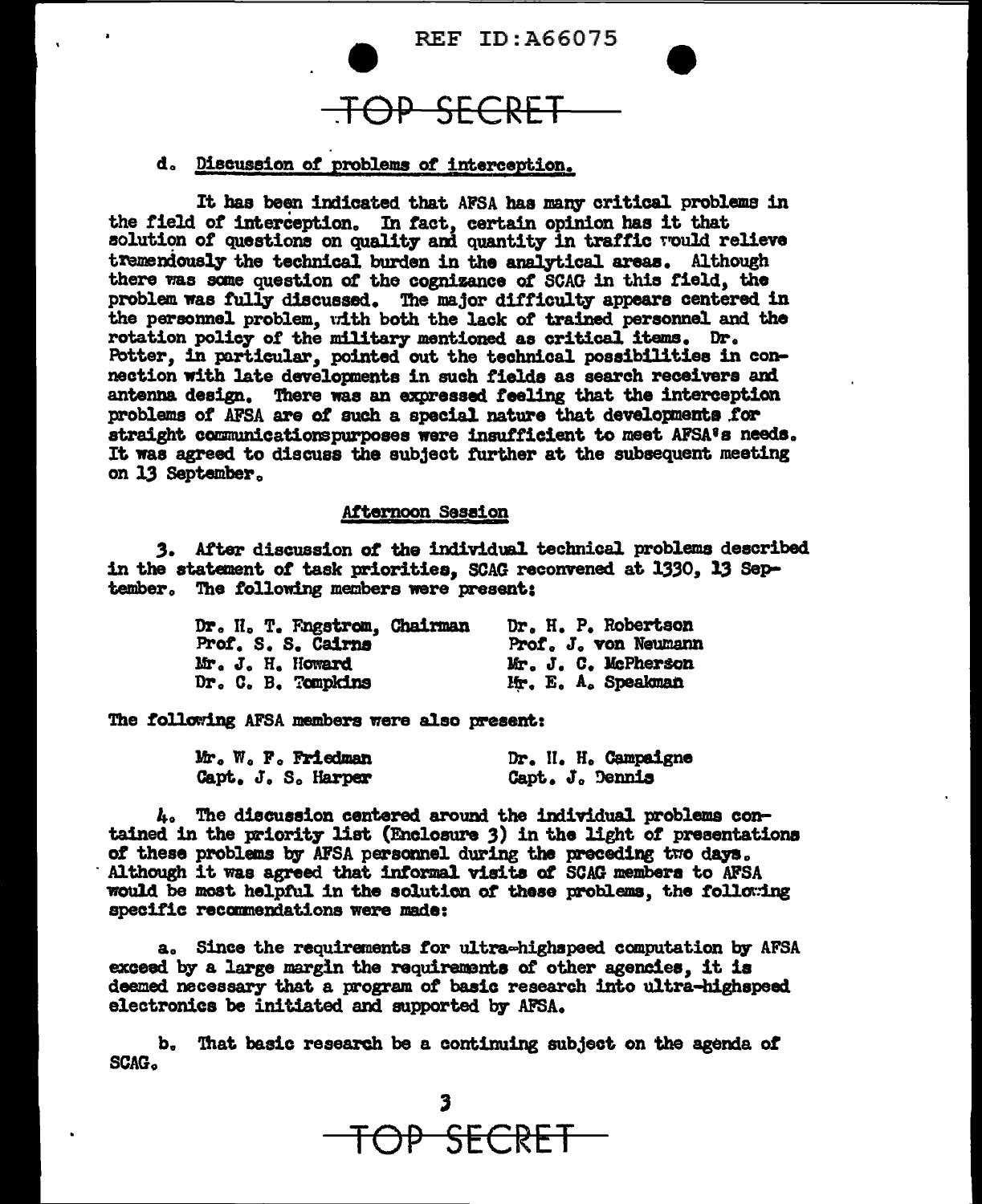

<del>JP SECRE</del>

c. In connection with Paragraph 1 of the statement of task priorities, it was agreed that the methods of exhaustion, or scritching, was subject to abstract exposition. It was recommended that AFSA attempt to prepare an abstract of this problem on the SECRET level, in order that it may be considered by the SCAG members prior to the next meeting.

d. In connection with Paragraph 3 of the statement of task priorities, it was recommended that AFSA prepare a report on the numerous methods suggested and that prior to the next meeting, the following SCAG members -- McPherson, Desch, Howard and Potter -- review the report and make recommendations.

e. Paragraph 4 of the task priority statement was discussed and referred to Dr. Potter and Dr. Shannon for consideration.

f. The intercept problems of AFSA were again discussed. Capt. Dennis answered questions concerning traffic volumes and other statisties. After thorough discussion, it was agreed that Dr. Potter should look into the question to see if SCAG should give it further consideration.

5. a. The question of additional membership in SCAG was thoroughly discussed. The following names were mentioned during the discussion:

> Deane l'ontgomery **Saunders MacLane** Stanislas Ulam Marshall Stone Mark Kac David Blackwell **Sam Wilks** Robert Ferner A. N. Skellet

D. H. Lehmer **Bakeley Rosser Ralph Palmer** John Coombs **Jay Forrester** Irwin Travis F. E. Terman Ralph Meager

b. It was agreed that a committee consisting of Engstrom. Robertson and McTherson would give the problem of additional memberships further study, and with probable reduction in the number of candidates. this cormittee to report at the next meeting of SCAG.

6. Further consideration was given to the expansion of the SCAG mission. The desirability of a group serving AFSA in a capacity similar to the Board of Visitors at the U.S. Naval Academy and at other educational centers was considered. The names of Admiral Joseph E. Redman of Western Union, and Mr. Thomas E. Watson, Jr., of IBM, were mentioned. It was the consensus of SCAG members that its mission was of a technical nature and the question of a Board of Visitors for AFSA was a separate issue.